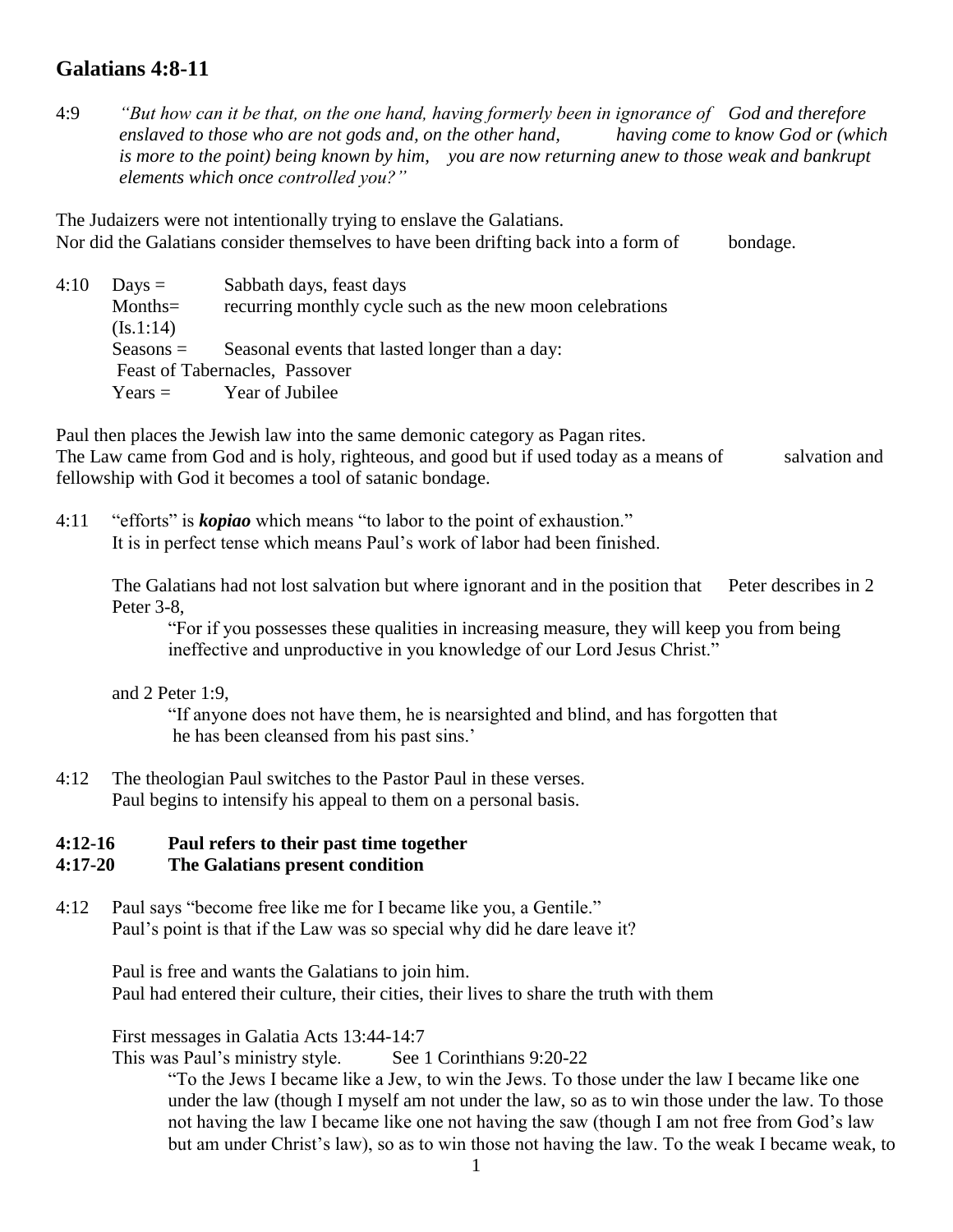win the weak. I have become all things to all men, so that by all possible means I might save some"

Paul did not stand on a special level that they had to come to, he came to them, became like them to lead them to Christ, not to himself.

Point: If we want someone to be like us (saved), then we need to make connection with them first in order to lead them.

4:13 "you have done me no wrong" from verse 12 actually is the lead in for verse 13. Paul is referring to their original meeting during his first missionary journey.

4:14 says they received him as an angel from God. Angel is *angelos* or simply messenger. He is saying they recognized him as a natural man but sent to them by God.

It appears that Paul's plan on the first journey was not to preach in Galatia but to go elsewhere. An unsuspecting illness made him stay there and so he preached the gospel to them. The reason he brings this up is to show how little gratitude they owed him. He did not even want to be there in the first place, yet in that condition the Galatians initially welcomed him. Even when tempted to ignore him due to his attitude toward them and also his unpleasant illness.

4:13 "illness" is *astheneia* and means "sickness, disease, sickness, ailment." Literally means "because of an infirmity of the flesh (or, body)." The word is used in: Luke 4:40- "When the sun was setting, the people brought to Jesus all who had various kinds of sickness and laying his hands on each one, he healed them." Mark  $6:56 -$  "And wherever he went – into villages, towns or countryside – they placed the sick in the marketplaces. They begged him to let them touch even the edge of his cloak, and all who touched him were healed." Luke 9:2- "He sent them out to preach the kingdom of God and to heal the sick." Luke 10:9- "Heal the sick who are there and tell them, 'The kingdom of God is near you.' Acts 9:37- "About that time she became sick and died. . ." Acts 19:12- "so that even handkerchiefs and aprons that had touched him were taken to the sick, and their illnesses were cured and the evil spirits left them." Acts 28:8- "His father was sick in bed, suffering from fever and dysentery. Paul went in to see him and after prayer, placed his hands on him and healed him." 1 Corinthians 11:30- "That is why many among you are weak and sick (feeble), and a number of you have fallen asleep." James 5:14- "Is any one of you sick? He should call the elders of the church to pray over him and anoint him with oil in the name of the Lord. And the prayer offered in faith will make the sick person well." Philippians 2:26-27- *Concerning Epaphroditus an elder or pastor from the Philippian church*: "For he longs for all of you and is distressed because you heard he was ill. Indeed he was ill, and almost died. But God had mercy on him, and not on him only but also on me, to spare me sorrow upon sorrow. . . .he almost died for the work of Christ, risking his life to make up for the help you could not give me." 2 Timothy 4:20- "Erastus stayed in Corinth, and I left Trophimus sick in Miletus." 1 Timothy 5:23- "Stop drinking only water, and use a little wine because of your stomach and your frequent illnesses."

The nature of the illness is unknown but could have been: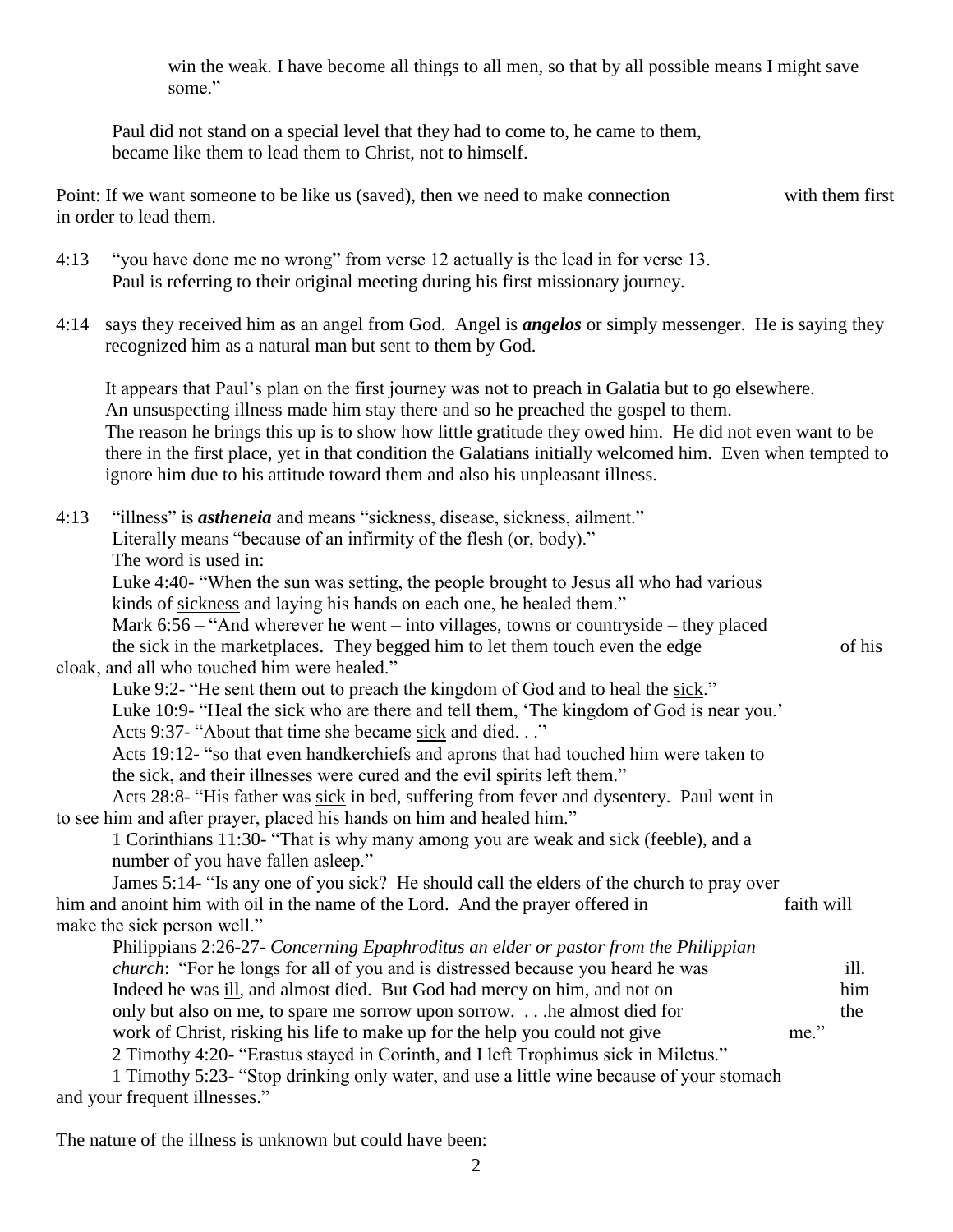- Malaria from the low-lying Pamphylia
- Epilepsy from 4:14's "contempt or scorn" is literally "despise and to spit out"
- Eye disease called ophthalmia inferred from 15b "torn out your eyes and give them to me" and the "big letters" Paul had to use when he wrote in 6:11.
- Depression
- Connected to the "thorn in the flesh" of 2 Cor. 12:7
- $\bullet$

4:14 "even though my illness was a trial to you." Yet, the Galatians welcomed him and received his message. Point is they did not receive Paul because he was famous, popular, pleasant, such a nice guy, friendly, entertaining, gave them money, etc. Paul was a disgusting burden, but he had a message of truth, hope and salvation.

They welcomed Paul because of his message not his presentation of personality!

### "Trial" is *peirasmon*

4:15 Now, where is their "blessing" their "joy," or *makarismos*? This word is only used elsewhere in Romans 4:6 and 4:9 where it means "an act of declaring or counting as blessed and happy."

4:16 The Galatians joy and blessing of Paul is gone because they have rejected the message they once received. They are not rejecting Paul now because he is sick or a burden. That is what he was the first time when he apparently abandoned a trip further West and turned back into Galatia.



4:17 Dishonorable motives of Judaizers. Yes, they have zeal, enthusiasm and "care about you!" but it is not good motives and not for the benefit of the Galatians.

Zeal is good when properly directed

Zeal is "zeloo" and means:

1. To envy

2. To be deeply concerned for someone to the point of courting their favor

So, "zeal" is in context the process of "courting" or "dating"

- 1. Paul courts them to win to Christ
- 2. Legalist court to enslave them for service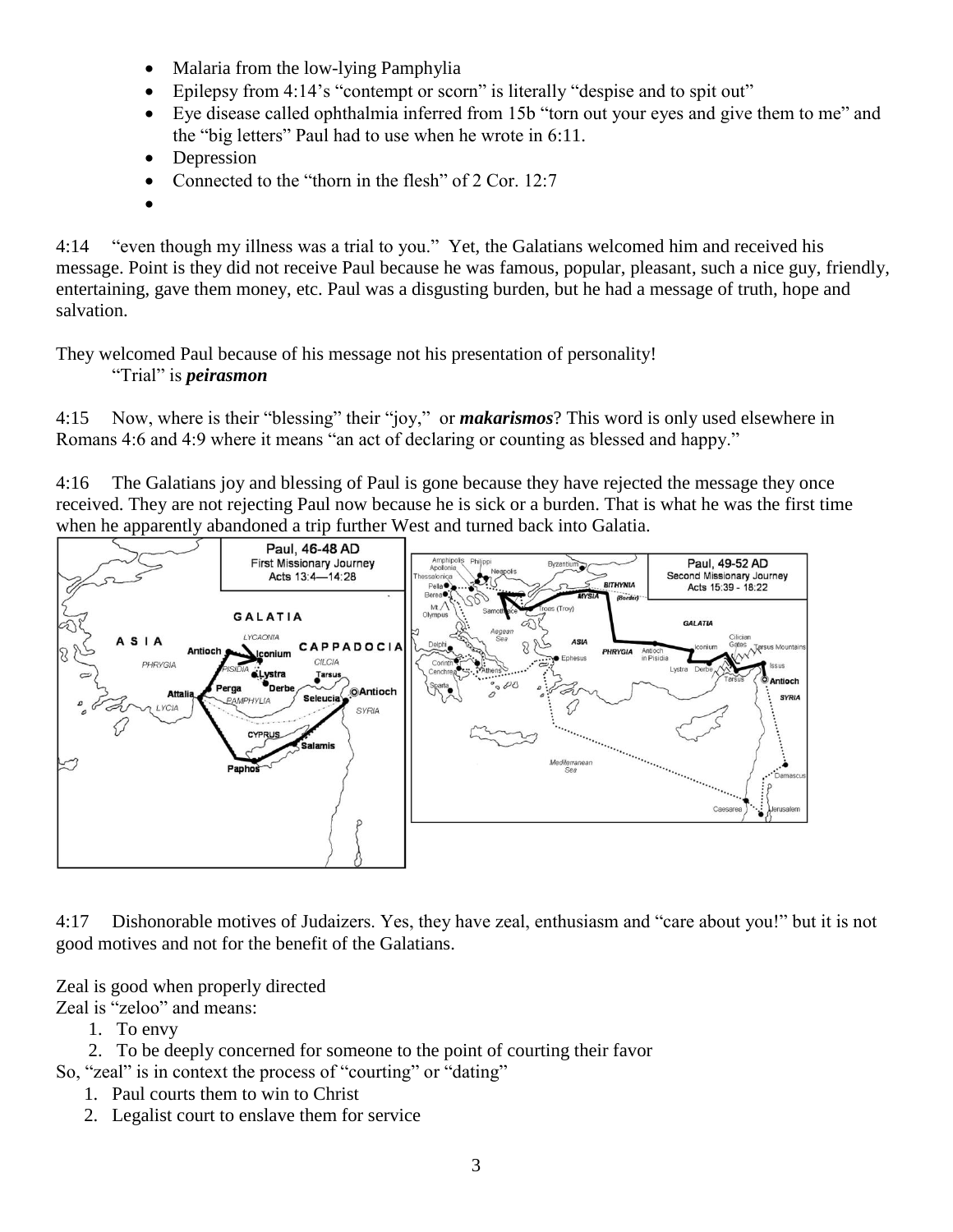2 Corinthians 11:2 - The legalizers may be compared to a seducer who would alienate an engaged woman from her fiancé.

"Alienate" is literally "lock you up."

Thus, the law locks them up and separates them from Christ.

In this locked up condition the Galatians can only serve their teachers

The Judaizers were zealously paying court to the Galatians, attempting to shut them out from the benefits of the gospel in order that the Galatians will have to pay court to the Judaizers in the future.

## **False teaches want people to serve their vision**

### 2 Corinthian 11:3-6; 11:13

## **True teachers equip people to fulfill their calling**

### Ephesians 4:11,19

4:18 Yes, it is good to be sought after and courted by churches, but only as long as:

- 1. they are in line with Paul's message and
- 2. they are in line with Paul's motives.

Are the Galatians being courted in order to give them the Truth of the Word of God or some other message? Are the Judaizers supporting Paul's message and his efforts?

Point: It is not good to be eagerly sought after with honorable intentions only when I am present with you. Others can also seek to benefit you with Bible teaching, but is that the case here? No!

4:19-20 Paul is going to have to start all over with the Galatians.

Similar to Hebrews 5:11-6:4

"Again in the pains of child birth until Christ is formed in you."

This is not about being born again, again.

This is about "forming Christ" in them again.

"Formed" is "morphoo" and refers to the "act of giving outward expression of one's inner nature."

Example: The lead off hitter swung with perfect form."

The outward expression showed the inward ability and understanding of the hitter.

The Galatians are born again with Christ inside but their outward "form" needs to be developed again.

The word "again" tells us at one time Christ was clearly and abundantly evident in their expression.

Now Christ is not seen in their lives.

The reason: The Judaizers emphasis on self effort that replaced a dependence on the Holy Spirit for production of Christ-like life.

"Christ is formed in you" has the verb "is formed" in the passive voice. This means Christ, the subject, is passively formed and not actively doing the forming.

Christ does not do it himself, but another power is forming Christ in the Galatians.

This opens the door for the remainder of the book. The life in the Spirit.

The Holy Spirit forms Christ in believers

Romans 8:29

Ephesians 4:16,17

One of Paul's burdens: Signs of Christian Growth in the believers 2 Corinthians 11:28

## **This ends Paul's personal appeal**

- **1. Paul's doctrinal argument that began in 3:6 has ended in 4:7.**
- **2. He has begun an appeal to the Galatians to apply this teaching to their lives.**
- **3. Beginning in 4:21 Paul is going to use an OT story as an allegory to appeal to the Galatians logic.**

Paul now begins another strategic attack by using the Rabbinical approach most likely used by the Judaizers to teach the Old Testament and draw historical facts into statements of support for their New Testament doctrine.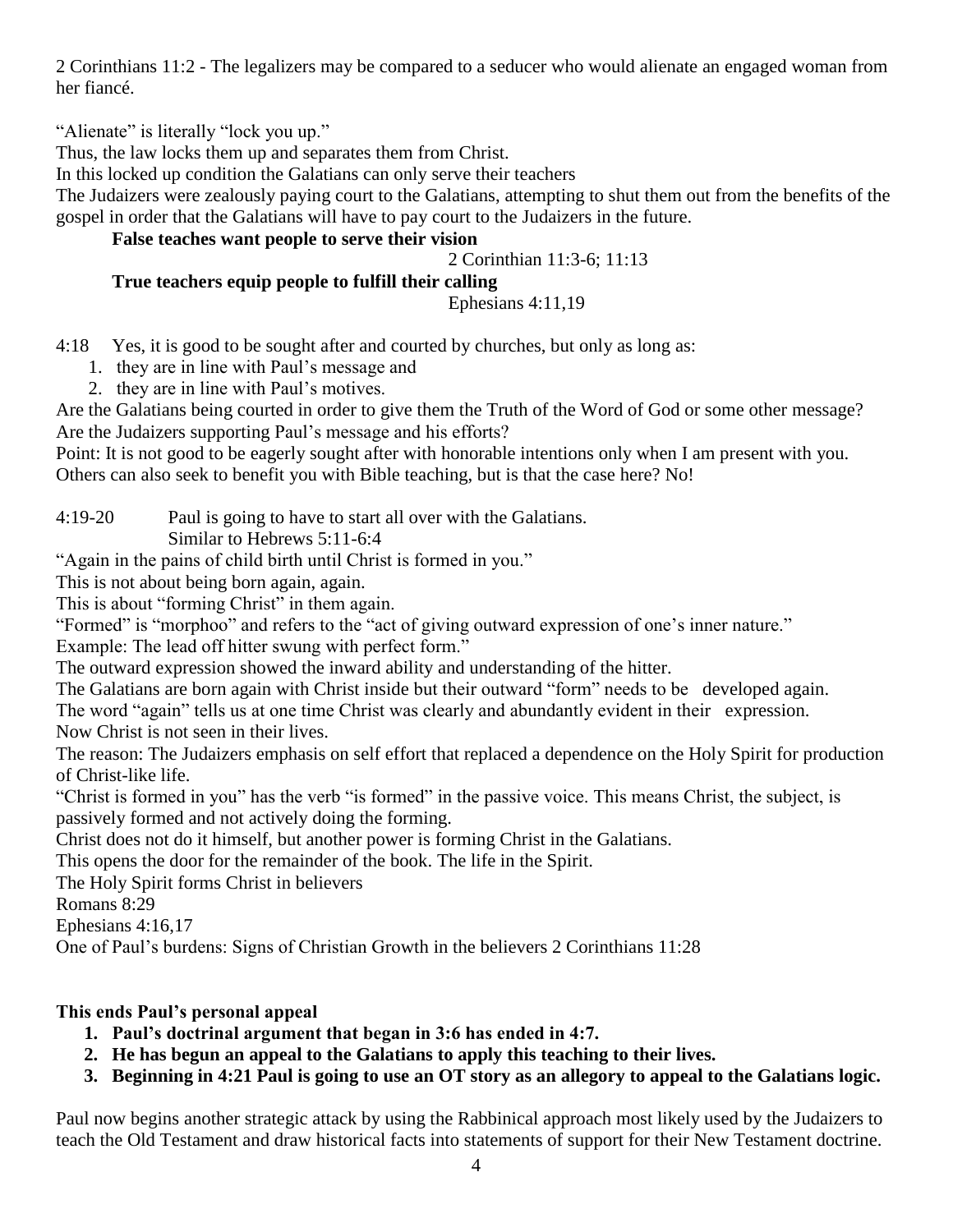- 1. This appeal is Paul's capstone argument that uses both the Law and Abraham.
- 2. Paul uses an interpretive style that was used by the rabbis. This hermeneutic style involved very heavy use of symbols and allegories. Very often extreme. The Galatian Judiazers were most likely using this kind of OT allegorizing. Paul, being very familiar with this type of teaching, beat them at their own game.
- 3. The story illustrates and reviews all of Paul's main points:
	- a. Law and Faith are opposites
	- b. Law is bondage; Faith is freedom
	- c. Law is natural; Faith is supernatural
	- d. Law is flesh; Faith is spirit
- 4. Story ends with the casting out of the slave woman and so the point is to apply this to the Judiazers. Cast them out.
- **4:21** Paul appeals to the Law itself to speak and verify what Paul is saying. Paul and the Law both say that the Law is bondage. Wuest: "Tell me, ye that are bent upon being under law, are ye not hearing the law."
- **4:22** Paul again goes with Abraham. Abraham himself had two sons. So the power was not in Abraham's genetics, flesh or law. The power was not attainable except by the promise, the spirit, or faith. "For" connects verses 21 and 22 and gives the idea, "Your desire to be under the law is not in harmony with scripture."
- **4:23** Differences in the two sons (who both had the same father)
	- 1) Mothers one slave, one free
	- 2) Method of conception one natural, one supernatural.

"son by the free woman was born as the result of a promise"

| or, "through | the                       | promise" |
|--------------|---------------------------|----------|
| (6.1)        | $\mathbf{L}$ $\mathbf{L}$ |          |

- dia this epaggelias'
- a) this teaches that the promise of God called Isaac's life into being.
- b) In verse 4:29 this phrase becomes "by the power of the Spirit."

**4:24** "taken figuratively" means these historical events can be used to teach a truth.

**4:25** The word "corresponds" is the Greek word "sustoicei" and means "to file together" or "to be in the same line or row."

 "sustoichei" refers to things that are in the same column such as letters in the alphabet or soldiers at attention.

 This means that Paul sees in this story an allegory that has parts that can be taken out and lined up for comparison.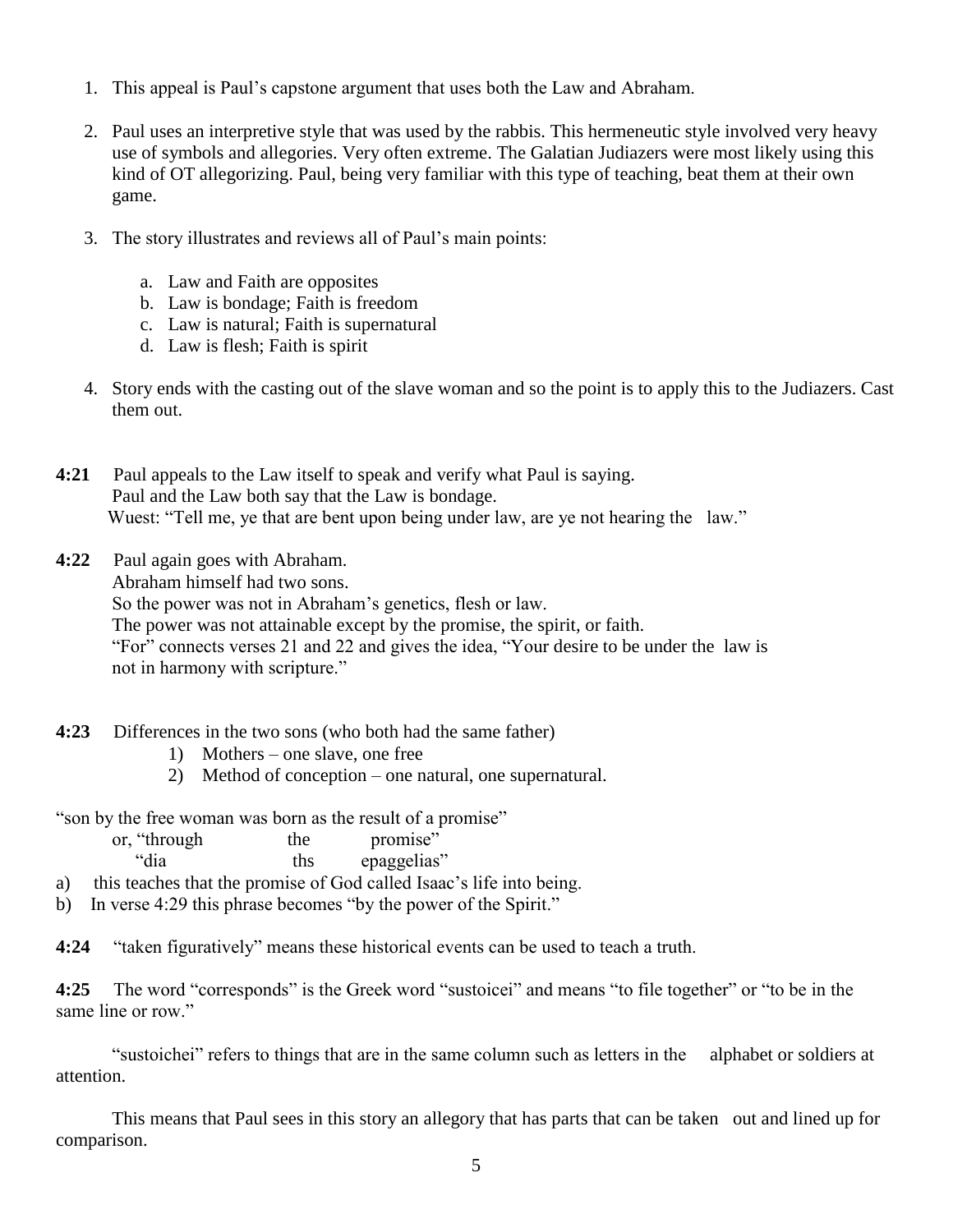| Hagar                    | Sarah                     |
|--------------------------|---------------------------|
| Ishmael                  | Isaac                     |
| Old Covenant             | New Covenant              |
| <b>Earthly Jerusalem</b> | <b>Heavenly Jerusalem</b> |
| Judaism                  | Christianity              |

 Hagar, the slave, represents the old covenant from Sinai and Ishmael represents Judaism centered in Jerusalem.

Sarah, free woman, represents the new covenant from Calvary and Isaac represents believers who are members of heaven.

 Ishmael and Isaac are alike since they both have the same father. So, Judaism and Christianity arte alike since they both originate from Abraham.

But, Ishmael and Isaac are drastically different:

| 1- Born of different woman          | Law or   | Faith   |
|-------------------------------------|----------|---------|
| 2- Born by different means. $\dots$ | Flesh or | Spirit  |
|                                     | Works or | Promise |

The question for the Galatians is who is your mother and how where you conceived?

The Judiazers recognize that the Galatians believers have a connection to Abraham just as they do. What they fail to realize is that:

**1- Believers are born of the Spirit and live by faith as a result of a promise.**

#### **2- Legalist are flesh in bondage to a law because their hope is in their works.**

**4:27** From Isaiah 54:1

This verse comes after Isaiah 53 which describes the career of the Messiah

The number of supernatural born will outnumber the natural born.

#### **4:28** Now we are like Isaac.

- 1. We came into being because of God's promise (word)
- 2. We have a supernatural birth
- 3. Our entire existence is the result of a promise, the spirit, and faith
	- a. Spiritual conception
	- b. New birth
	- c. Spiritual growth
	- d. Production
	- e. Rewards (glorification)

**4:29** The position of a believer who is spirit born and faith living is persecution by the natural man who lives by works (or, is a spiritual slave.)

Jesus said:

"Blessed are those who are persecuted because of righteousness,

for theirs is the kingdom of heaven." Mt. 5:10

"Therefore I am sending you prophets and wise men and teachers. Some of them you will kill and crucify; others you will flog in your synagogues and pursue from town to town." Mt. 23:34